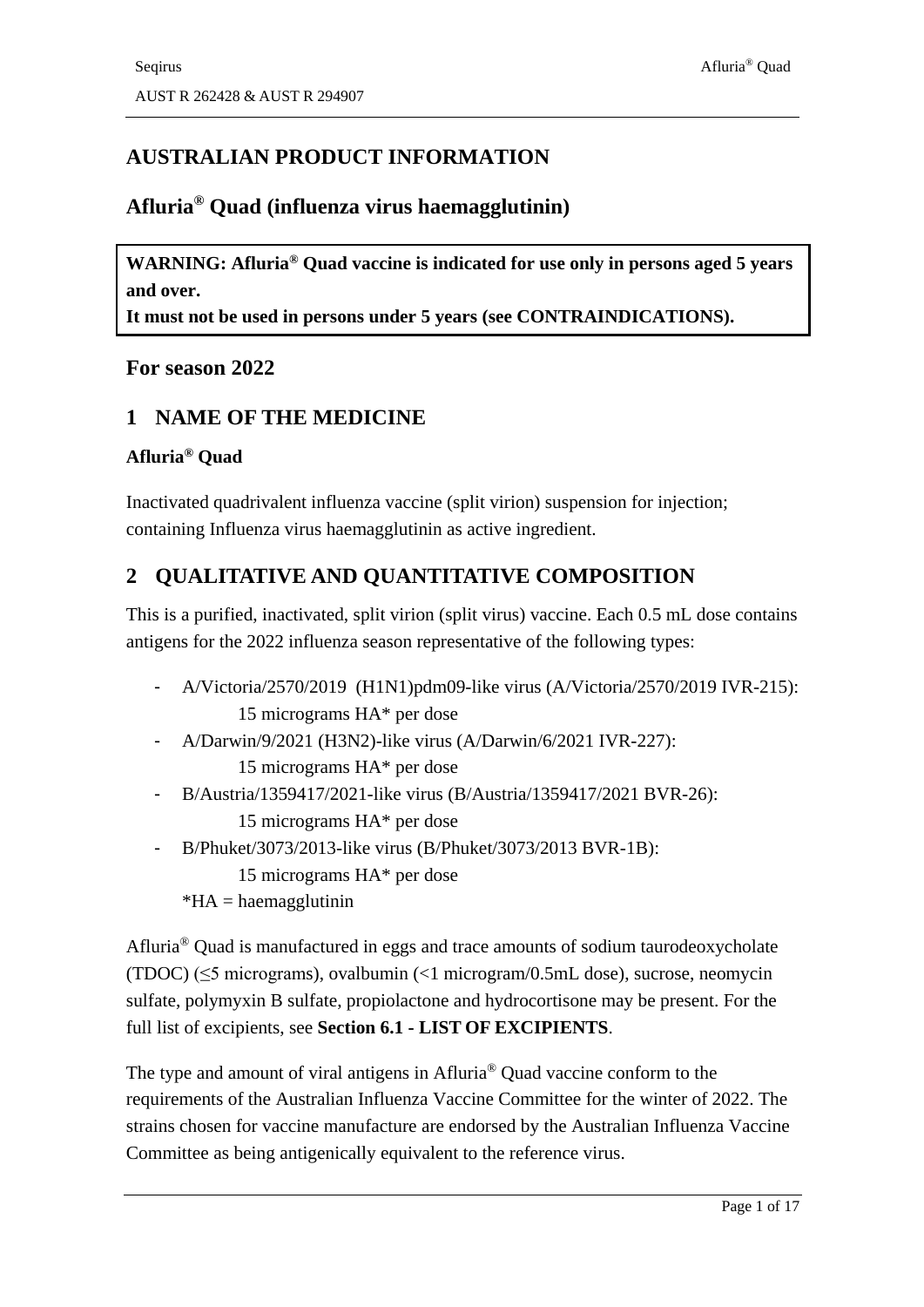The vaccine is prepared from virus grown in the allantoic cavity of embryonated eggs, purified by zonal centrifugation, inactivated by propiolactone and disrupted by TDOC. Afluria® Quad vaccine conforms in safety and sterility to the requirements of the British Pharmacopoeia.

### <span id="page-1-0"></span>**3 PHARMACEUTICAL FORM**

Suspension for injection. Afluria® Quad vaccine is a clear to slightly opaque liquid with some sediment that resuspends upon shaking.

# **4 CLINICAL PARTICULARS**

# **4.1 THERAPEUTIC INDICATIONS**

For the prevention of influenza caused by Influenza Virus, Types A and B contained in the vaccine. The vaccine is indicated for use only in persons aged 5 years and over.

For full details regarding recommendations for influenza vaccination, please refer to the relevant national immunisation guidelines.

# **4.2 DOSE AND METHOD OF ADMINISTRATION**

Immunisation should be undertaken in anticipation of seasonal outbreaks of influenza.

#### **Dose**

| <b>Age Group</b>    | <b>Dose</b> | <b>Number of Doses</b> |
|---------------------|-------------|------------------------|
| <b>Paediatrics</b>  |             |                        |
| $5$ to $<$ 9 years  | $0.5$ mL    | 1 or $2^a$             |
| $9$ to $< 18$ years | $0.5$ mL    |                        |
| <b>Adults</b>       |             |                        |
| $\geq$ 18 years     | $0.5$ mL    |                        |

#### **Table 1: Afluria® Quad recommended dosage, by age group**

<sup>a</sup> Previously unvaccinated children 5 to  $\lt 9$  years of age should be given 2 doses at least 4 weeks apart

To provide continuing protection, annual vaccination with vaccine containing the most recent strains is necessary.

# **Method of administration**

Afluria® Quad vaccine should be administered by a health care practitioner in an appropriate setting with an appropriate post-vaccination observation period.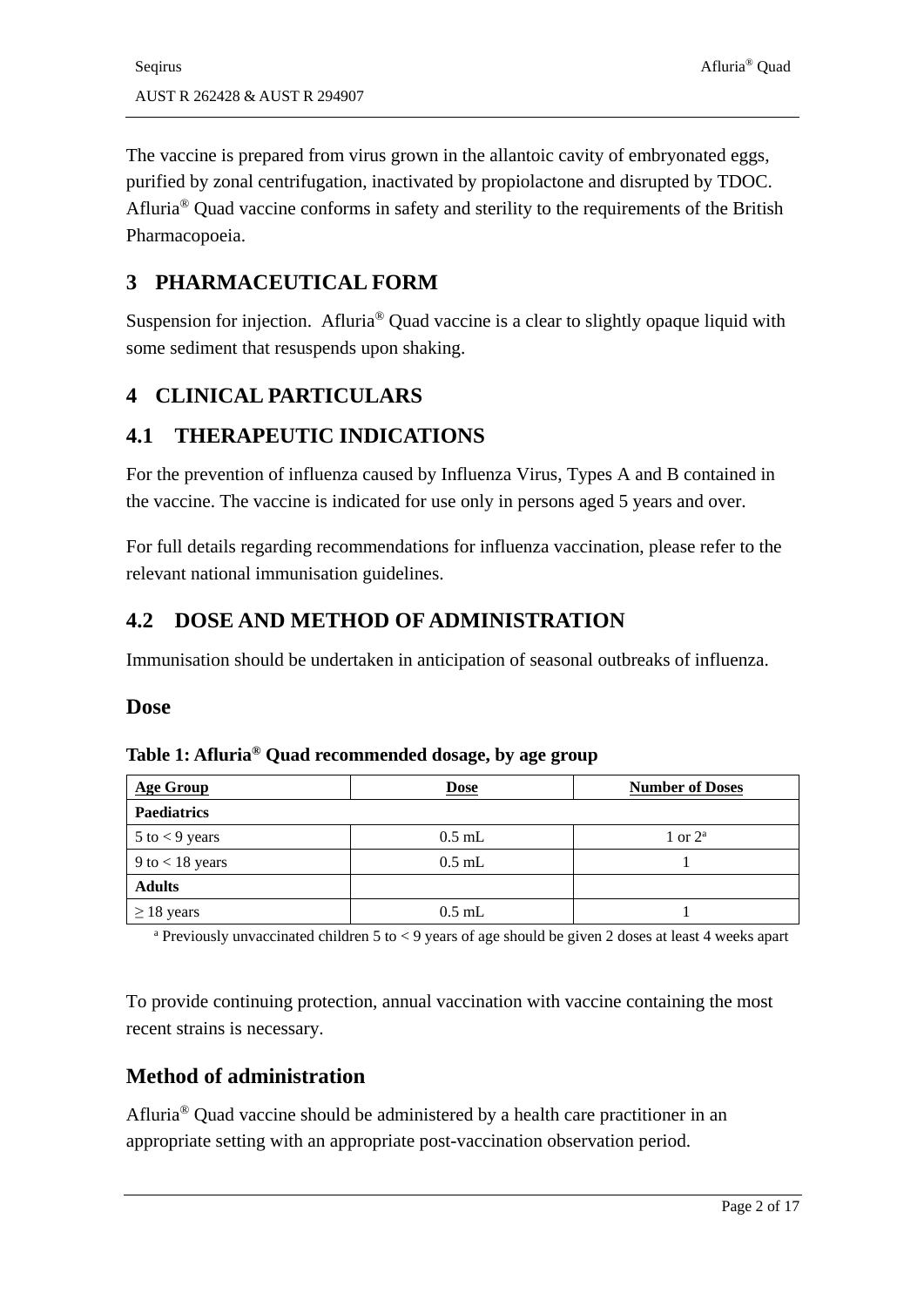Shake before use. After shaking, the vaccine should appear as a clear to slightly opaque homogenous suspension. The vaccine must be inspected visually prior to administration and should not be used if there is any variation of physical appearance. See **Section 3 - [PHARMACEUTICAL FORM.](#page-1-0)**

The vaccine should be administered by intramuscular or deep subcutaneous injection.

Afluria® Quad vaccine can be administered concurrently with other vaccines, however separate syringes and a separate arm should be used.

Persons with a history of egg allergy (non-anaphylaxis) can receive an age-appropriate full dose of vaccine in any immunisation setting [See also **Section 4.4 – [SPECIAL](#page-2-1) WARNINGS AND [PRECAUTIONS](#page-2-1) FOR USE**].

Each pre-filled syringe is for use in one patient on one occasion only. Discard any residue.

# <span id="page-2-0"></span>**4.3 CONTRAINDICATIONS**

Afluria® Quad vaccine is contraindicated in children less than 5 years of age because the safety and efficacy in this age group has not been evaluated.

Afluria® Quad vaccine is contraindicated in individuals who have previously experienced:

- Anaphylaxis following a dose of any influenza vaccine
- Anaphylaxis following exposure to any component of the vaccine, excluding egg protein [See **Section 2 – [QUALITATIVE AND QUANTITATIVE](#page-0-0)  [COMPOSITION](#page-0-0)**].

### <span id="page-2-1"></span>**4.4 SPECIAL WARNINGS AND PRECAUTIONS FOR USE**

Afluria® Quad vaccine is not indicated for use in children less than 5 years of age (refer to **Paediatric use**).

As with other injectable vaccines, appropriate medical treatment and supervision should always be available to manage the rare event of an anaphylactic reaction following administration of the vaccine. Persons with a history of anaphylaxis to egg should be vaccinated only in medical facilities with staff experienced in recognising and treating anaphylaxis. For full details regarding recommendations for influenza vaccination in individuals with egg allergy, please refer to the relevant national immunisation guidelines.

Adrenaline should always be ready for immediate use whenever any injection is given.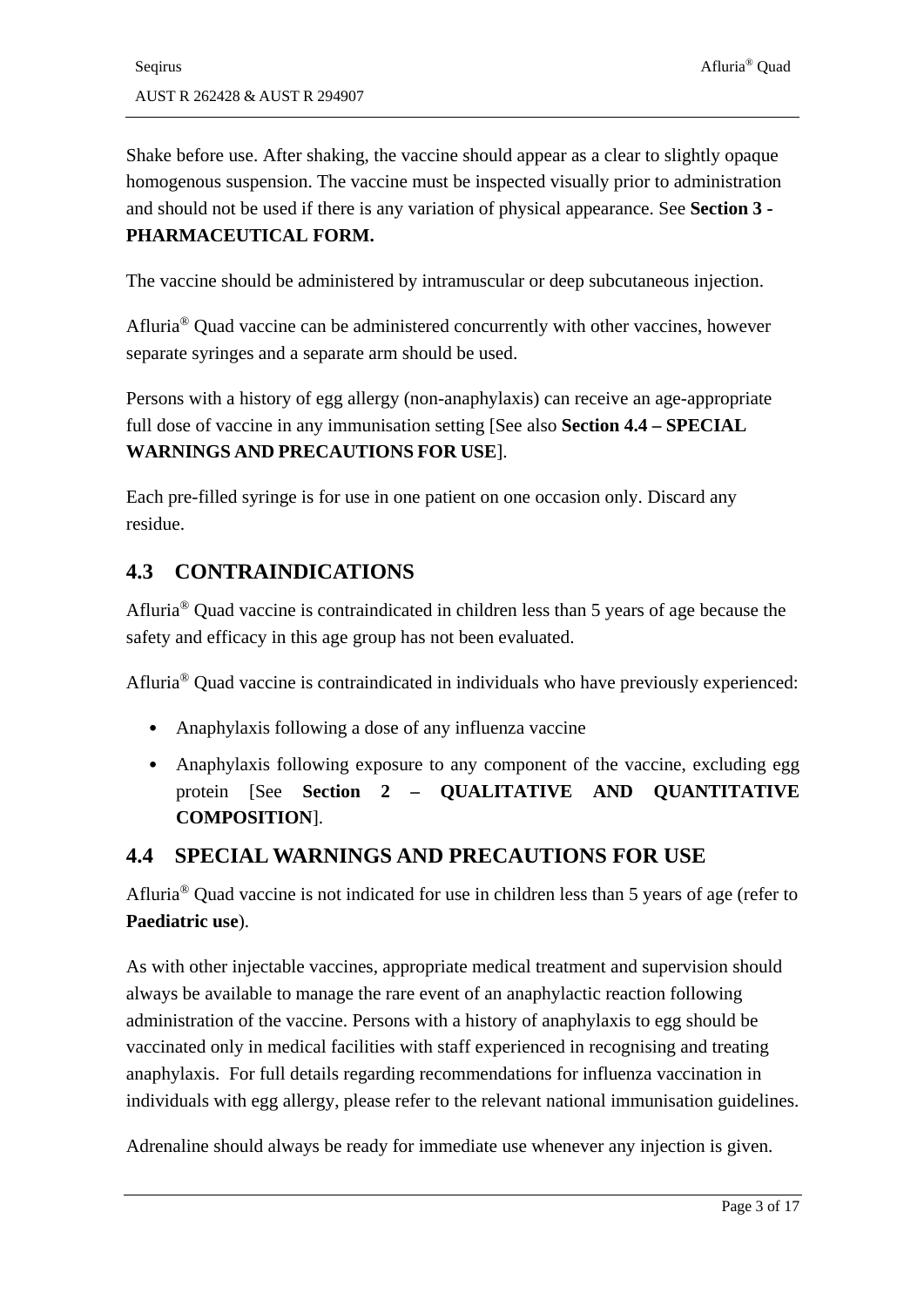Immunisation should be postponed in patients with acute febrile illness until the fever is resolved.

In immunocompromised patients the antibody response may be lower.

If Guillain-Barré syndrome has occurred within 6 weeks of previous influenza vaccination, the decision to give Afluria® Quad vaccine should be based on careful consideration of the potential benefits and risks.

### **Use in the elderly**

The safety and immunogenicity of Afluria<sup>®</sup> Quad vaccine was evaluated in adults  $\geq 65$ years in QIV-01 (See **Section 4.8 – ADVERSE EFFECTS [\(UNDESIRABLE](#page-4-0) [EFFECTS\)](#page-4-0)** and **Section 5.1 – [PHARMACODYNAMIC](#page-9-0) PROPERTIES, Clinical trials**). There were 541 enrolled subjects aged 65 to < 75 years and 329 enrolled subjects  $\geq$  75 years. Antibody responses to Afluria<sup>®</sup> Quad vaccine were non-inferior to comparator trivalent influenza (TIV-1 and TIV-2) responses in adults  $\geq$  65 years of age, and lower than in younger adults.

### **Paediatric use**

Afluria® Quad vaccine is not indicated in children less than 5 years of age.

Administration of the 2010 Southern Hemisphere trivalent influenza vaccine (Fluvax<sup>®</sup>, manufactured by CSL, now Seqirus Pty Ltd) was associated with increased rates of fever and febrile convulsions, predominantly in children below the age of 5 years as compared to previous years.

Following a comprehensive investigation into the 2010 Southern Hemisphere adverse events, Seqirus has modified the manufacturing conditions. A clinical program has subsequently been conducted with Afluria<sup>®</sup> Quad in adults, and children aged 6 months to less than 18 years. Fever rates in children were lower than those observed in clinical studies conducted prior to 2010 and no related febrile convulsions were reported.

# **Effects on laboratory tests**

Interference of Afluria® Quad vaccine with laboratory and/or diagnostic tests has not been studied.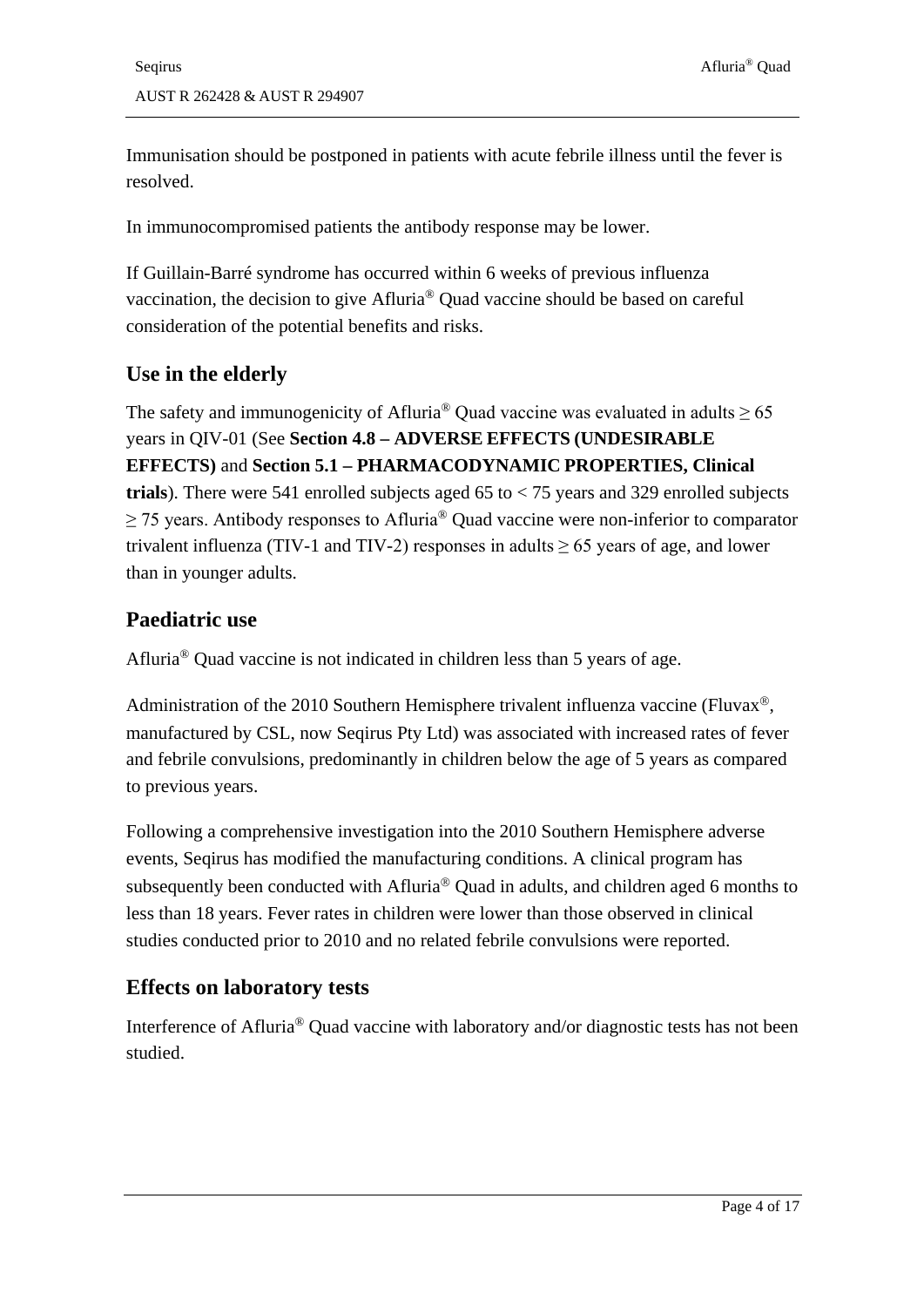# **4.5 INTERACTIONS WITH OTHER MEDICINES AND OTHER**

No interaction studies have been performed on interaction between influenza vaccines in general and other vaccines or medications.

# **4.6 FERTILITY, PREGNANCY AND LACTATION**

# **Effects on fertility**

Afluria® Quad vaccine has not been evaluated for possible effect on fertility.

A reproductive study of female rats vaccinated with Seqirus' trivalent influenza vaccine (Fluvax®) revealed no impairment of fertility.

# **Use in pregnancy: Category A**

No embryofoetal development study has been conducted with Afluria® Quad vaccine. A rat reproduction study has been conducted with Seqirus' trivalent influenza vaccine (Fluvax®). This study did not demonstrate any maternal or developmental toxicity.

Influenza vaccination is recommended for pregnant women during any stage of pregnancy. This recommendation is based on the known adverse consequences of influenza infection during pregnancy and the large body of data showing that large numbers of women have been vaccinated during pregnancy with inactivated influenza vaccines with no increased risk of adverse foetal or maternal outcomes attributable to the vaccine. Afluria® Quad vaccine should be given to a pregnant woman following an assessment of the risks and benefits.

# **Use in lactation**

The safety and effectiveness of Afluria® Quad vaccine has not been evaluated in nursing mothers.

# **4.7 EFFECTS ON ABILITY TO DRIVE AND USE MACHINES**

The effects of this medicine on a person's ability to drive and use machines were not assessed as part of its registration.

# <span id="page-4-0"></span>**4.8 ADVERSE EFFECTS (UNDESIRABLE EFFECTS)**

# **Clinical trials**

Because clinical studies are conducted under widely varying conditions, adverse reaction rates observed in the clinical studies of a vaccine cannot be directly compared to rates in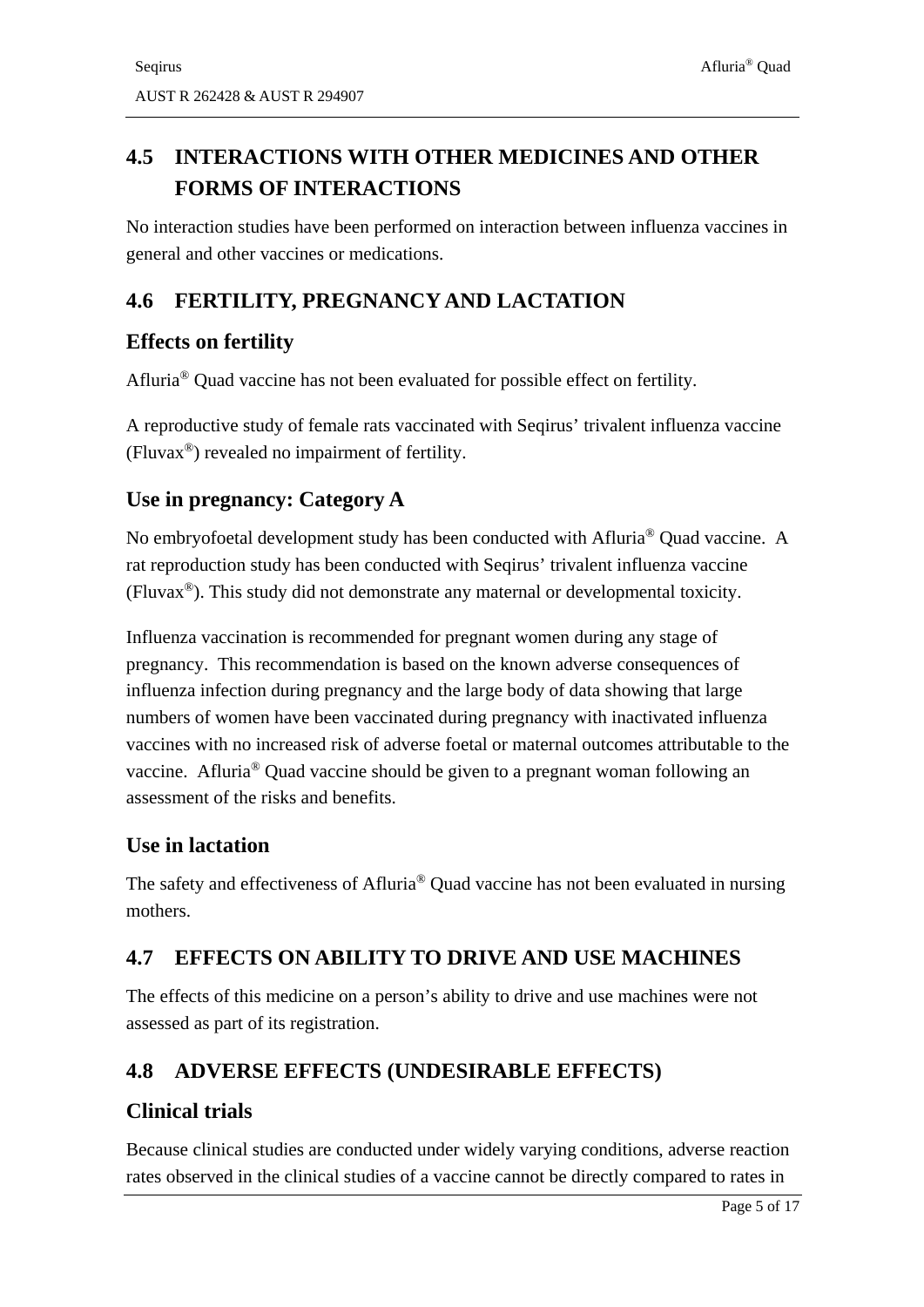the clinical studies of another vaccine and may not reflect the rates of events observed in clinical practice.

Two clinical studies with Afluria® Quad vaccine have been completed.

QIV-01 (NCT02214225, see http://clinicaltrials.gov) was a randomised, double-blind, active-controlled trial conducted in the US in 3449 subjects aged  $\geq$  18 years. Subjects in the safety population received one dose of either Afluria<sup>®</sup> Quad vaccine (N=1721) or one of two formulations of comparator trivalent influenza vaccine (TIV-1 N=864 or TIV-2 N=864) each containing an influenza type B virus that corresponded to one of the two B viruses in Afluria® Quad vaccine (a type B virus of the Victoria lineage or a type B virus of the Yamagata lineage).

Local (injection-site) adverse reactions and systemic adverse events were solicited for 7 days post-vaccination ([Table 2](#page-6-0)). Unsolicited adverse events were collected for 28 days post-vaccination. Serious adverse events were collected for 180 days post-vaccination. All adverse events are presented regardless of any treatment causality assigned by study investigators.

QIV-02 (NCT02545543, see http://clinicaltrials.gov) was a randomised, observer-blind, comparator-controlled trial that evaluated the immunogenicity and safety of Afluria® Quad vaccine in subjects aged 5 to < 18 years with a 2015-2016 comparator quadrivalent influenza vaccine. Study subjects were scheduled to receive either a single vaccination or two-vaccination regimen as clinically indicated. Local (injection site) adverse reactions and systemic adverse events were solicited for 7 days post vaccination [\(Table 3\)](#page-7-0). Unsolicited adverse events and cellulitis-like reactions at the injection site were collected for 28 days after the last vaccination; and serious adverse events for six months following last vaccination.

#### *Adult data*

In adults  $18$  to  $\lt 65$  years, the most commonly reported injection-site adverse reaction observed in clinical studies with Afluria<sup>®</sup> Quad vaccine was pain ( $> 40\%$ ). The most common systemic adverse events observed were myalgia and headache ( $\geq 20\%$ ). In adults  $\geq 65$  years of age, the most commonly reported injection-site adverse reaction observed in clinical studies with Afluria<sup>®</sup> Quad vaccine was pain ( $\geq$  20%). The most common systemic adverse event observed was myalgia ( $\geq 10\%$ ). A small number of adults  $\geq 65$ years of age (n=4) experienced severe injection site swelling.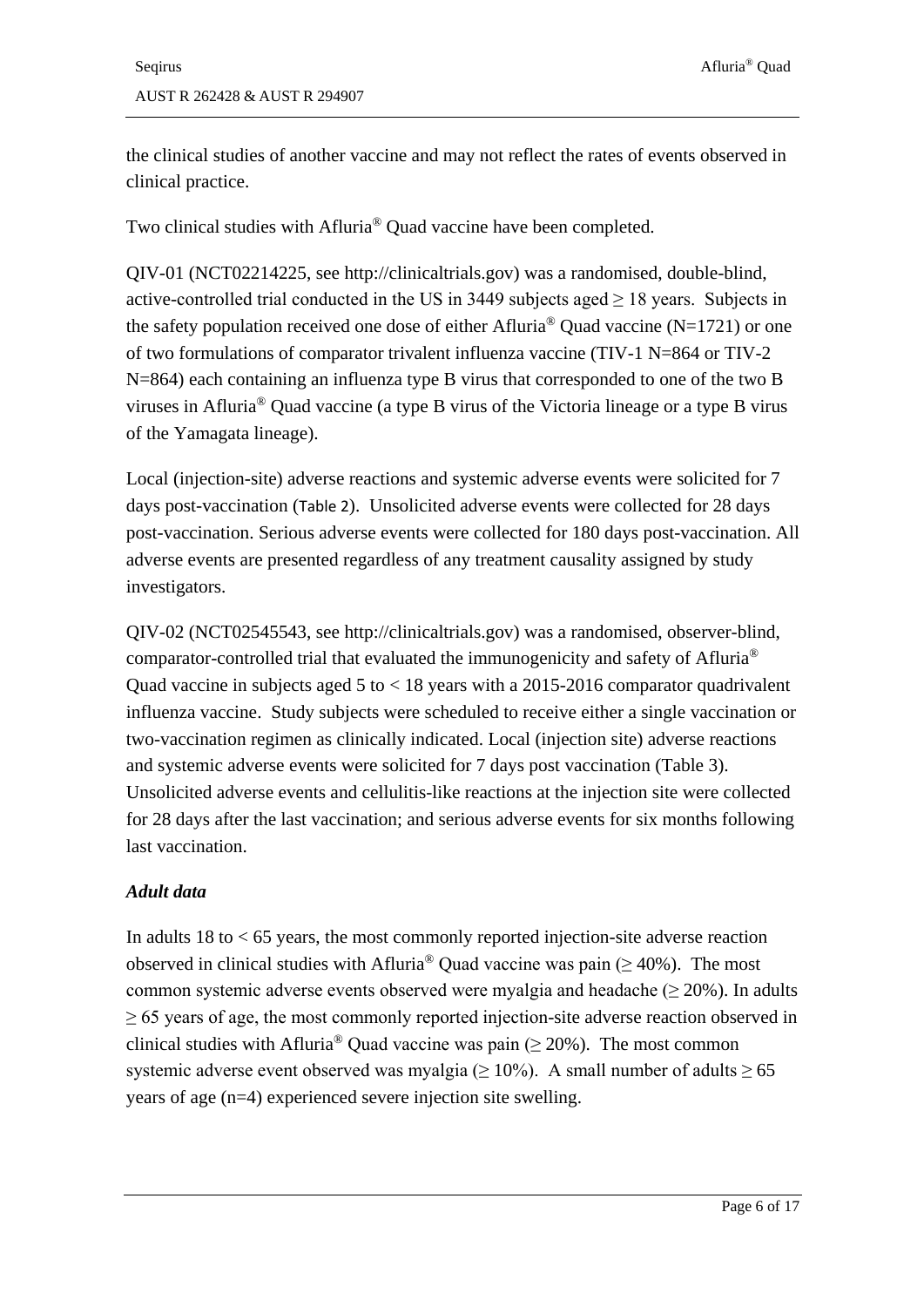#### <span id="page-6-0"></span>**Table 2: QIV-01: Proportion of Subjects per Age Cohort with Any Solicited Local Adverse Reactions or Systemic Adverse Events within 7 Days after Administration of Afluria® Quad vaccine or Trivalent Influenza vaccine (TIV-1 or TIV-2), Irrespective of Causality (Safety population)**

|                                  | Percentage (%) <sup>a</sup> of Subjects in each Age Cohort Reporting an Event |                               |                                                             |                  |      |                                                     |      |                          |          |                      |      |          |
|----------------------------------|-------------------------------------------------------------------------------|-------------------------------|-------------------------------------------------------------|------------------|------|-----------------------------------------------------|------|--------------------------|----------|----------------------|------|----------|
|                                  |                                                                               | Subjects $18$ to $< 65$ years |                                                             |                  |      |                                                     |      | Subjects $\geq 65$ years |          |                      |      |          |
|                                  | Afluria <sup>®</sup><br><b>Quad</b><br>vaccine<br>$N=854$ <sup>b</sup>        |                               | <b>TIV-1</b><br>$TIV-2$<br>$N=428b$<br>$N=430$ <sup>b</sup> |                  |      | Afluria <sup>®</sup><br>Ouad<br>vaccine<br>$N=867b$ |      | <b>TIV-1</b><br>$N=436b$ |          | $TIV-2$<br>$N=434b$  |      |          |
|                                  | Any                                                                           | Gr<br>3                       | Any                                                         | Gr<br>3          | Any  | Gr<br>$\mathbf{3}$                                  | Any  | Gr<br>$\mathbf{3}$       | Any      | Gr<br>$\overline{3}$ | Any  | Gr<br>3  |
| <b>Local Adverse Reactions c</b> |                                                                               |                               |                                                             |                  |      |                                                     |      |                          |          |                      |      |          |
| Pain                             | 47.9                                                                          | 0.7                           | 43.7                                                        | 1.4              | 50.7 | 1.2                                                 | 24.6 | 0.1                      | 22.<br>7 | $\Omega$             | 21.0 | 0.2      |
| Swelling/Lump                    | 3.7                                                                           | 0.1                           | 2.3                                                         | $\Omega$         | 3.5  | 0.2                                                 | 3.2  | 0.5                      | 1.8      | $\Omega$             | 1.6  | $\Omega$ |
| Redness                          | 2.9                                                                           | $\Omega$                      | 2.8                                                         | $\Omega$         | 2.8  | $\Omega$                                            | 4.2  | 0.3                      | 2.1      | $\Omega$             | 2.5  | 0.2      |
|                                  | Systemic Adverse Events <sup>d</sup>                                          |                               |                                                             |                  |      |                                                     |      |                          |          |                      |      |          |
| Myalgia<br>(muscle ache)         | 25.5                                                                          | 1.9                           | 23.4                                                        | 1.4              | 24.2 | 1.2                                                 | 12.7 | 0.3                      | 14.0     | 0.7                  | 12.2 | 0.5      |
| Headache                         | 21.7                                                                          | 1.7                           | 15.2                                                        | 0.9              | 19.1 | 1.2                                                 | 8.4  | $\mathbf{0}$             | 7.1      | 0.2                  | 7.8  | 0.7      |
| Malaise                          | 8.9                                                                           | 0.7                           | 9.1                                                         | $\mathbf{0}$     | 9.3  | 0.7                                                 | 4.4  | 0.5                      | 5.0      | 0.2                  | 5.1  | 0.2      |
| Nausea                           | 6.9                                                                           | 0.6                           | 7.7                                                         | 0.5              | 6.3  | 1.2                                                 | 1.6  | $\Omega$                 | 1.8      | $\Omega$             | 2.1  | 0.2      |
| Chills                           | 4.8                                                                           | 0.6                           | 4.4                                                         | 0.2              | 4.7  | 0.5                                                 | 2.0  | $\Omega$                 | 2.1      | 0.5                  | 1.4  | 0.2      |
| Vomiting                         | 1.5                                                                           | 0.4                           | 0.9                                                         | $\Omega$         | 2.3  | 0.7                                                 | 0.5  | 0.1                      | $\Omega$ | $\overline{0}$       | 0.7  | 0.2      |
| Fever                            | 1.1                                                                           | 0.4                           | 0.9                                                         | $\boldsymbol{0}$ | 0.5  | $\boldsymbol{0}$                                    | 0.2  | $\Omega$                 | 0.9      | $\theta$             | 0.5  | 0.2      |

Abbreviations: Gr 3, Grade 3.

<sup>a</sup> Proportion of subjects reporting each solicited local adverse reaction or systemic adverse event by study vaccine group, based on the number of subjects contributing any follow up safety information for at least one data value of an individual sign/symptom.

 $b$  N = number of subjects in the Safety Population Subgroup for each study vaccine group.

<sup>c</sup> Local adverse reactions: Grade 3 pain is that which prevents daily activity; Swelling/Lump and redness: any =  $\geq$  20 mm diameter, Grade 3 =  $\geq$  100 mm diameter

<sup>d</sup> Systemic adverse events: Fever: any =  $\geq$  38.0°C, Grade 3 =  $\geq$  39.0°C, Grade 3 for all other adverse events is that which prevents daily activity.

In adults 18 to  $<$  65 years who received Afluria<sup>®</sup> Quad vaccine, commonly reported unsolicited adverse events were headache (5.3%), oropharyngeal pain (2.5%), back pain (1.9%), diarrhoea (1.6%), cough (1.3%) and nausea (1.1%). In adults  $\geq 65$  years who received Afluria® Quad vaccine, commonly reported unsolicited adverse events were headache (2.3%), rhinorrhoea (1.3%), oropharyngeal pain (1.2%) and back pain (1.2%).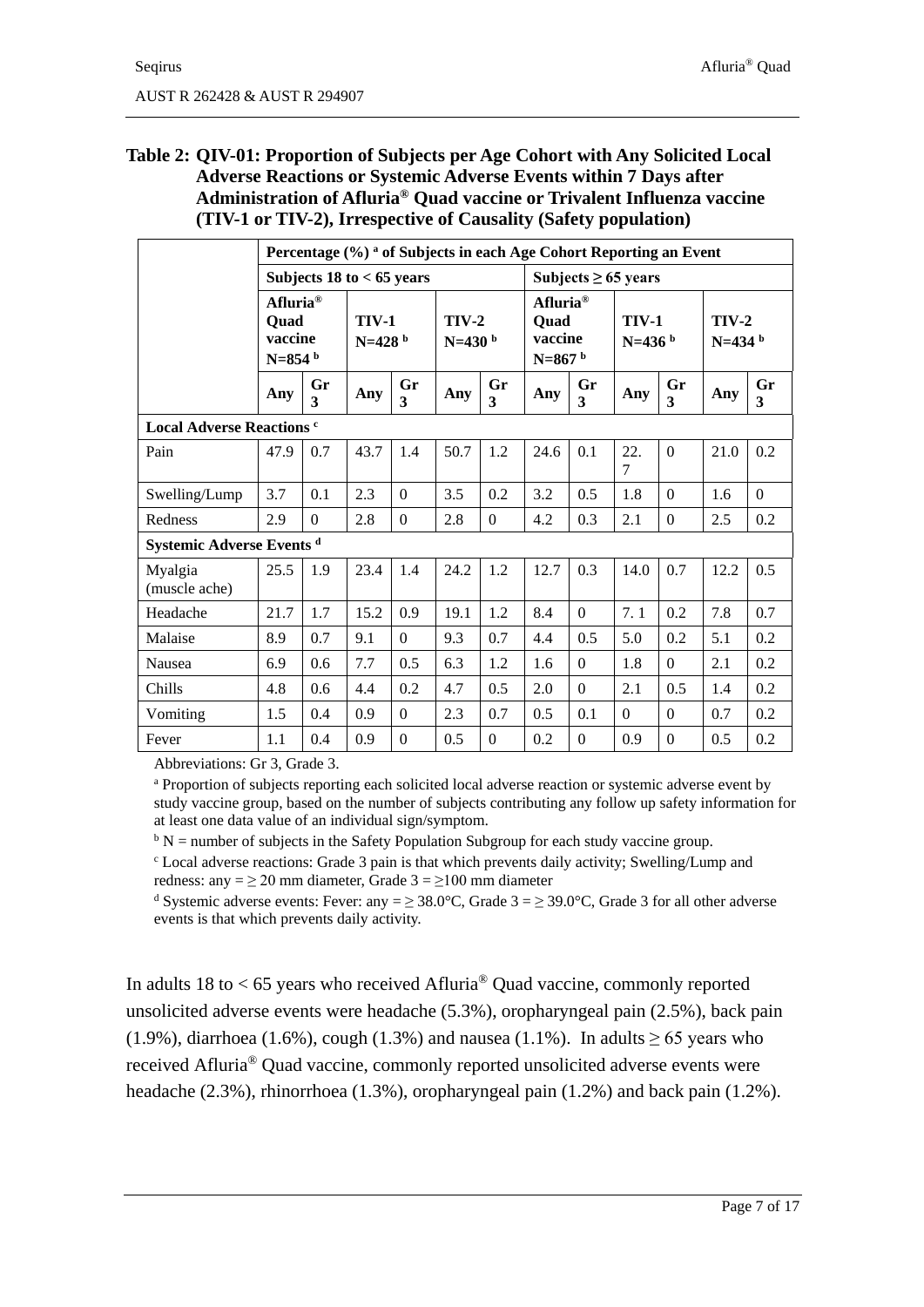#### *Paediatric data*

Afluria<sup>®</sup> Quad vaccine was administered to children 5 to < 18 years of age in Study QIV-02.

In children 5 to < 18 years, the most common ( $\geq 10\%$ ) injection site reactions were pain (51.4%), redness (17.1%), and induration/swelling (13.8%); the most common solicited systemic adverse events were headache (15.5%) and myalgia (13.1%).

|                                  | Percentage (%) <sup>a</sup> of Subjects in each Age Cohort Reporting an Event |                             |                                |                 |                                                            |                  |                               |                 |  |
|----------------------------------|-------------------------------------------------------------------------------|-----------------------------|--------------------------------|-----------------|------------------------------------------------------------|------------------|-------------------------------|-----------------|--|
|                                  |                                                                               | Subjects $5$ to $<$ 9 years |                                |                 | Subjects $9$ to $<$ 18 years                               |                  |                               |                 |  |
|                                  | Afluria <sup>®</sup> Quad<br>vaccine<br>$N=829$ b                             |                             | Comparator<br>QIV<br>$N=274$ b |                 | Afluria <sup>®</sup> Quad<br>vaccine<br>N=792 <sup>b</sup> |                  | Comparator<br>QIV<br>$N=261b$ |                 |  |
|                                  | Any                                                                           | Gr <sub>3</sub>             | Any                            | Gr <sub>3</sub> | Any                                                        | Gr <sub>3</sub>  | Any                           | Gr <sub>3</sub> |  |
| <b>Local Adverse Reactions c</b> |                                                                               |                             |                                |                 |                                                            |                  |                               |                 |  |
| Pain                             | 51.3                                                                          | 0.8                         | 49.6                           | 0.7             | 51.5                                                       | 0.3              | 45.2                          | 0.4             |  |
| Redness                          | 19.4                                                                          | 3.5                         | 18.6                           | 1.8             | 14.8                                                       | 1.9              | 16.1                          | 1.9             |  |
| Swelling/Lump                    | 15.3                                                                          | 3.4                         | 12.4                           | 2.2             | 12.2                                                       | 2.0              | 10.7                          | 1.9             |  |
|                                  | Systemic Adverse Events <sup>d</sup>                                          |                             |                                |                 |                                                            |                  |                               |                 |  |
| Headache                         | 12.3                                                                          | 0.1                         | 10.6                           | 0.4             | 18.8                                                       | 0.4              | 14.6                          | 0.4             |  |
| Myalgia                          | 9.8                                                                           | 0.1                         | 11.3                           | 0.4             | 16.7                                                       | 0.3              | 11.1                          | 0.4             |  |
| Malaise and<br>Fatigue           | 8.8                                                                           | 0.4                         | 5.8                            | $\Omega$        | 10.0                                                       | 0.4              | 7.7                           | $\Omega$        |  |
| Nausea                           | 7.1                                                                           | 0.1                         | 8.4                            | $\Omega$        | 7.7                                                        | $\Omega$         | 8.0                           | $\Omega$        |  |
| Diarrhoea                        | 5.2                                                                           | $\mathbf{0}$                | 3.6                            | $\Omega$        | 5.4                                                        | $\Omega$         | 4.2                           | $\Omega$        |  |
| Fever                            | 4.5                                                                           | 1.2                         | 3.6                            | 0.7             | 2.1                                                        | 0.5              | 0.8                           | $\Omega$        |  |
| Vomiting                         | 2.4                                                                           | 0.2                         | 4.4                            | $\Omega$        | 1.8                                                        | $\boldsymbol{0}$ | 2.3                           | $\Omega$        |  |

<span id="page-7-0"></span>**Table 3: QIV-02: Proportion of Subjects Per Age Cohort with Any Solicited Local Adverse Reactions or Systemic Adverse Events within 7 Days after Administration of Afluria® Quad Vaccine or Comparator QIV** 

Abbreviations: Gr 3, Grade 3; Comparator QIV, Fluarix® Quadrivalent [GlaxoSmithKline Biologicals]) <sup>a</sup> Percent (%) is derived from the number of subjects that reported the event divided by the Solicited Safety Population in each vaccine group and age cohort.

 $b$  N = number of subjects in the Solicited Safety Population (subjects who were vaccinated and provided any solicited safety data) for each study vaccine group. Solicited Safety Population was the same for each event.

 $c$  Local adverse reactions: Grade 3 pain is that which prevents daily activity; Swelling/Lump and redness: any  $=$  > 0mm diameter, Grade  $3 =$  > 30mm diameter.

<sup>d</sup> Systemic adverse events: Fever: any =  $\geq$  38.0°C, Grade 3 =  $\geq$  39.0°C; Grade 3 for all other adverse events is that which prevents daily activity.

There were no vaccine-related deaths reported in this paediatric study QIV-02. There was one vaccine-related serious adverse event (influenza) reported in this study.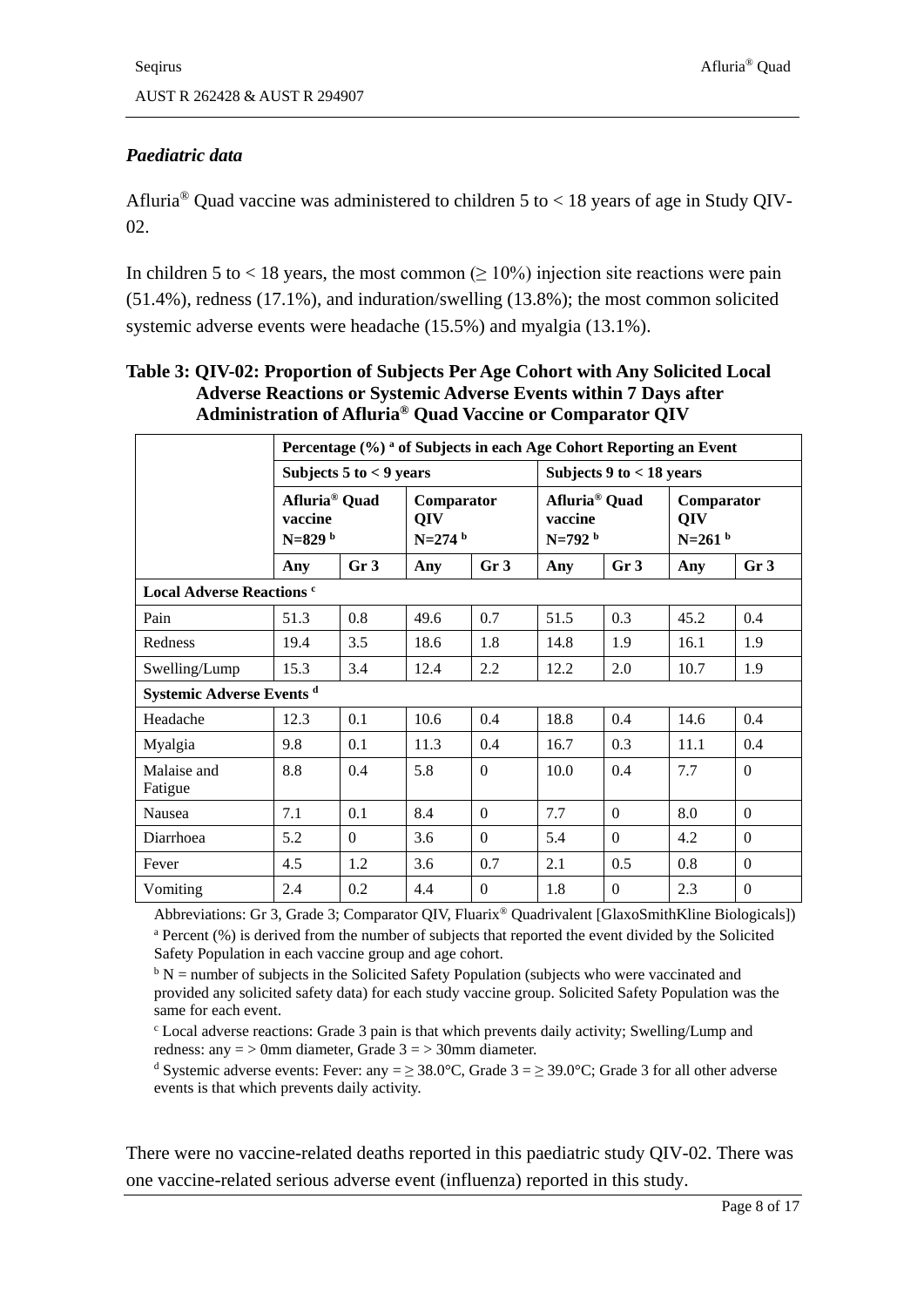One subject experienced a cellulitis-like reaction (defined as concurrent severe pain, redness and swelling) at the injection site after vaccination with Afluria® Quad vaccine.

In children 5 to  $\lt$  18 years administered Afluria<sup>®</sup> Quad vaccine, cough (2.1%) was the most commonly reported unsolicited adverse event. Other commonly reported unsolicited adverse events (reported by  $\geq 1\%$  of subjects) were oropharyngeal pain (1.3%), pyrexia (1.3%) and upper respiratory tract infection (1.1%).

The most commonly reported unsolicited adverse events among subjects who received Afluria<sup>®</sup> Quad vaccine in ages 5 to < 9 years following the first or second dose included cough (2.8%), pyrexia (2.1%), headache (1.2%), rhinorrhoea (1.2%), upper respiratory tract infection (1.2%), influenza-like illness (1.0%), and oropharyngeal pain (1.0%).

For subjects aged 9 to  $< 18$  years who received Afluria<sup>®</sup> Quad vaccine, the most common unsolicited adverse events included oropharyngeal pain (1.6%), cough (1.3%), and upper respiratory tract infection (1.0%).

### **Post-marketing surveillance**

The Afluria® Quad vaccine formulation is based on Seqirus' trivalent influenza vaccine (Fluvax®), with the exception of an additional B influenza strain.

The adverse events spontaneously reported during post approval use of Fluvax<sup>®</sup> and/or Afluria® Quad are presented below.

#### *Blood and Lymphatic System Disorders*

Thrombocytopenia.

#### *Immune System Disorders*

Allergic or immediate hypersensitivity reactions including anaphylactic shock.

#### *Nervous System Disorders*

Neuralgia, paraesthesia convulsions (including febrile convulsions), dizziness, encephalomyelitis, neuritis or neuropathy, and Guillain-Barré syndrome.

#### *Vascular Disorders*

Vasculitis which may be associated with renal involvement.

#### *Musculoskeletal and Connective Tissue Disorders*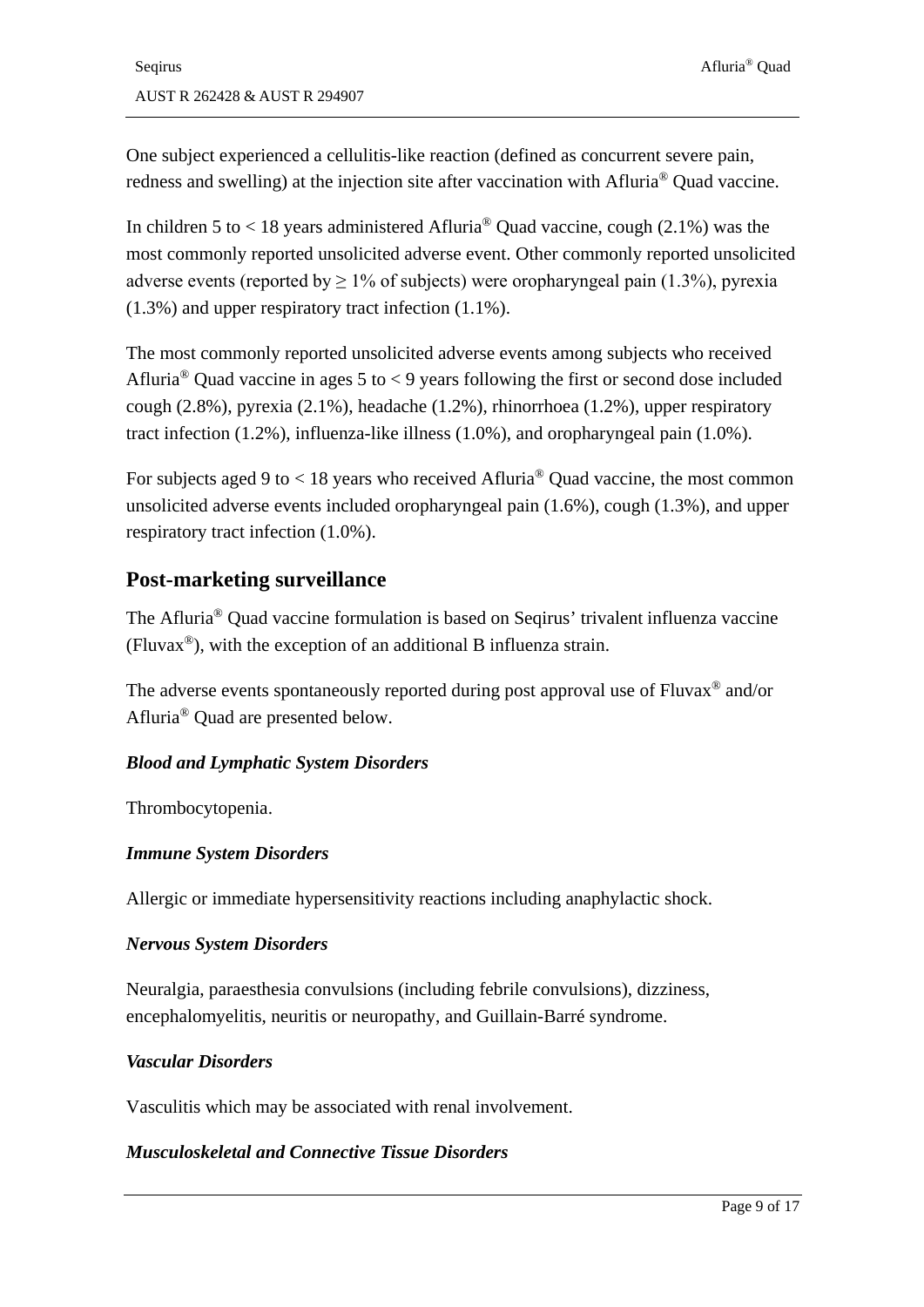Musculoskeletal pain and pain in extremity.

#### *Skin and Subcutaneous Tissue Disorders*

Pruritus, urticaria and rash.

#### *General Disorders and Administration Site Conditions*

Cellulitis and large injection site swelling, Influenza-like illness injected limb mobility decreased, pyrexia, injection site erythema and injection site reaction.

#### **Reporting suspected adverse reactions**

Reporting suspected adverse reactions after registration of the medicinal product is important. It allows continued monitoring of the benefit-risk balance of the medicinal product. Healthcare professionals are asked to report any suspected adverse reactions at http://www.tga.gov.au/reporting-problems

### **4.9 OVERDOSE**

There is no specific information on overdose of Influenza Vaccines.

For information on the management of overdose, contact the Poison Information Centre on 131126 (Australia) or the New Zealand Poisons Centre on 0800 POISON or 0800 764 766 (New Zealand).

# **5 PHARMACOLOGICAL PROPERTIES**

### <span id="page-9-0"></span>**5.1 PHARMACODYNAMIC PROPERTIES**

#### **Mechanism of action**

Afluria® Quad vaccine has been shown to induce antibodies to the viral surface glycoprotein, haemagglutinin. These antibodies are important in the prevention of natural infection.

Specific levels of haemagglutination inhibition (HI) antibody titres post-vaccination with inactivated influenza vaccine have not been correlated with protection from influenza virus. In some human studies, antibody titres of 1:40 or greater have been associated with protection from influenza illness in up to 50% of subjects. Antibodies against one influenza virus type or subtype confers limited or no protection against another. Furthermore, antibody to one antigenic variant of influenza virus might not protect against a new antigenic variant of the same type or subtype.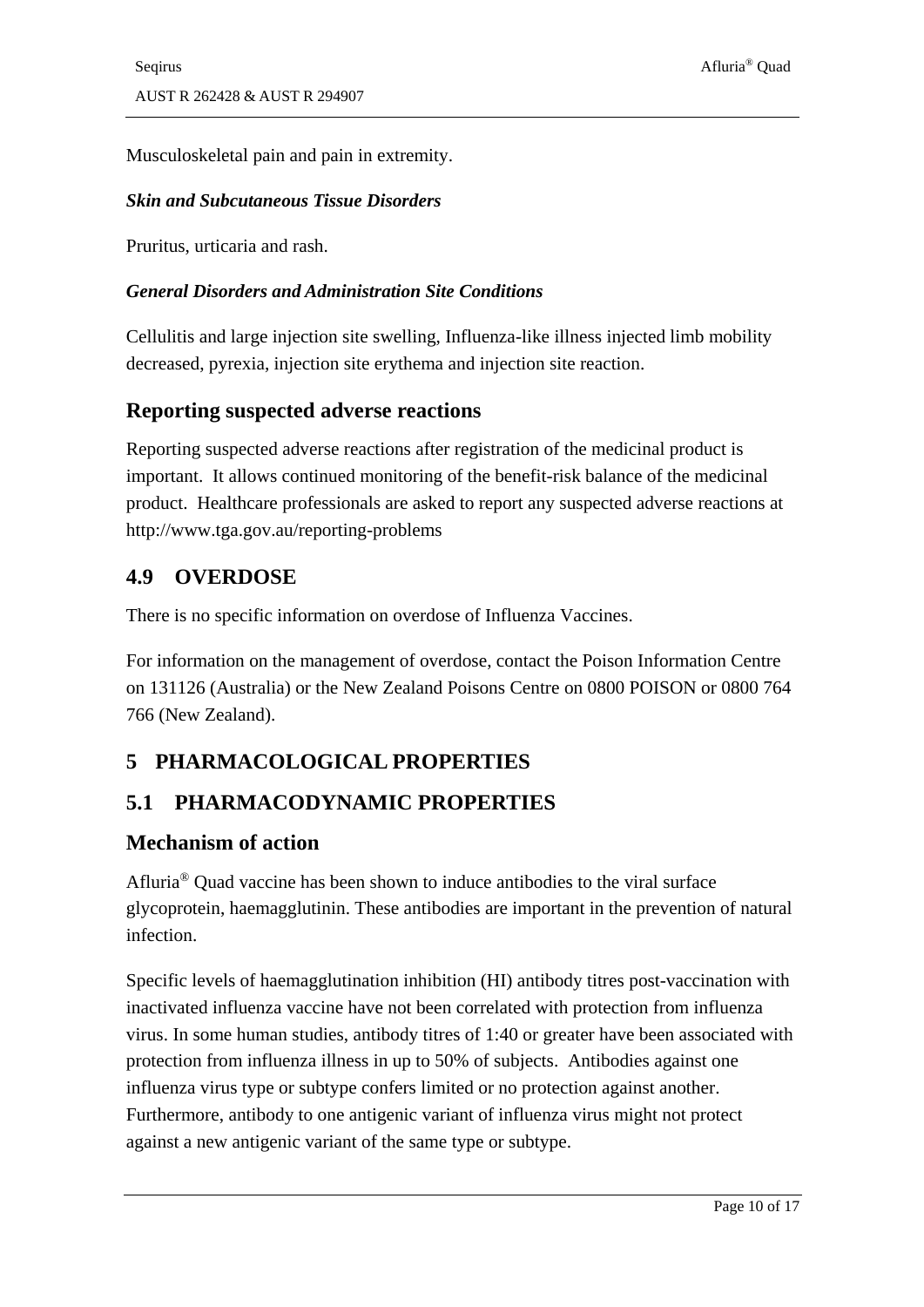Annual revaccination with the current vaccine is recommended because immunity declines during the year after vaccination and circulating strains of influenza virus change from year to year.

### **Clinical trials**

#### *Adult studies*

One clinical study has been completed with Afluria® Quad vaccine in adults 18 years and older.

QIV-01 (NCT02214225, see http://clinicaltrials.gov) was a randomised, double-blind, active comparator-controlled trial conducted in the US in adults aged 18 years and older. Subjects in the per protocol population that was used for the primary immunogenicity analysis received one dose of either Afluria<sup>®</sup> Quad vaccine (N=1691) or one of two formulations of comparator trivalent influenza vaccine (TIV-1 N=854 or TIV-2 N=850), each containing an influenza type B virus that corresponded to one of the two B viruses in Afluria® Quad vaccine (a type B virus of the Victoria lineage or a type B virus of the Yamagata lineage). The mean age of the enrolled population was 58 years. 57% were female, 82% were White and 16% Black/African American. The age sub-groups were 18 to  $\leq 65$  years and  $\geq 65$  years with a mean age of 43 years and 73 years, respectively. Postvaccination immunogenicity was evaluated on sera obtained 21 days after administration of a single dose of Afluria® Quad vaccine or TIV.

The co-primary endpoints were HI Geometric Mean Titre (GMT) ratios (adjusted for baseline HI titres) and the difference in seroconversion rates for each vaccine strain, 21 days after the vaccination. Pre-specified non-inferiority criteria required that the upper bound of the 2-sided 95% CI of the GMT ratio (TIV/Afluria® Quad vaccine) did not exceed 1.5 and the upper bound of the 2-sided 95% CI of the seroconversion rate difference (TIV minus Afluria® Quad vaccine) did not exceed 10% for each strain.

Serum HI antibody responses to Afluria® Quad vaccine were non-inferior to both TIVs for all influenza strains. Additionally, non-inferiority was demonstrated for both endpoints in both age sub-groups, adults aged 18 to  $< 65$  years and  $\geq 65$  years [\(Table 4\)](#page-11-0), for all strains. Antibody responses were lower in adults aged  $\geq 65$  years.

Superiority of the immune response to each of the influenza B strains contained in Afluria® Quad vaccine was shown relative to the antibody response after vaccination with TIV formulations not containing that B lineage strain. Superiority against the alternate B strain was also demonstrated for each of the influenza B strains in both age sub-groups; 18 to < 65 years and  $\geq$  65 years.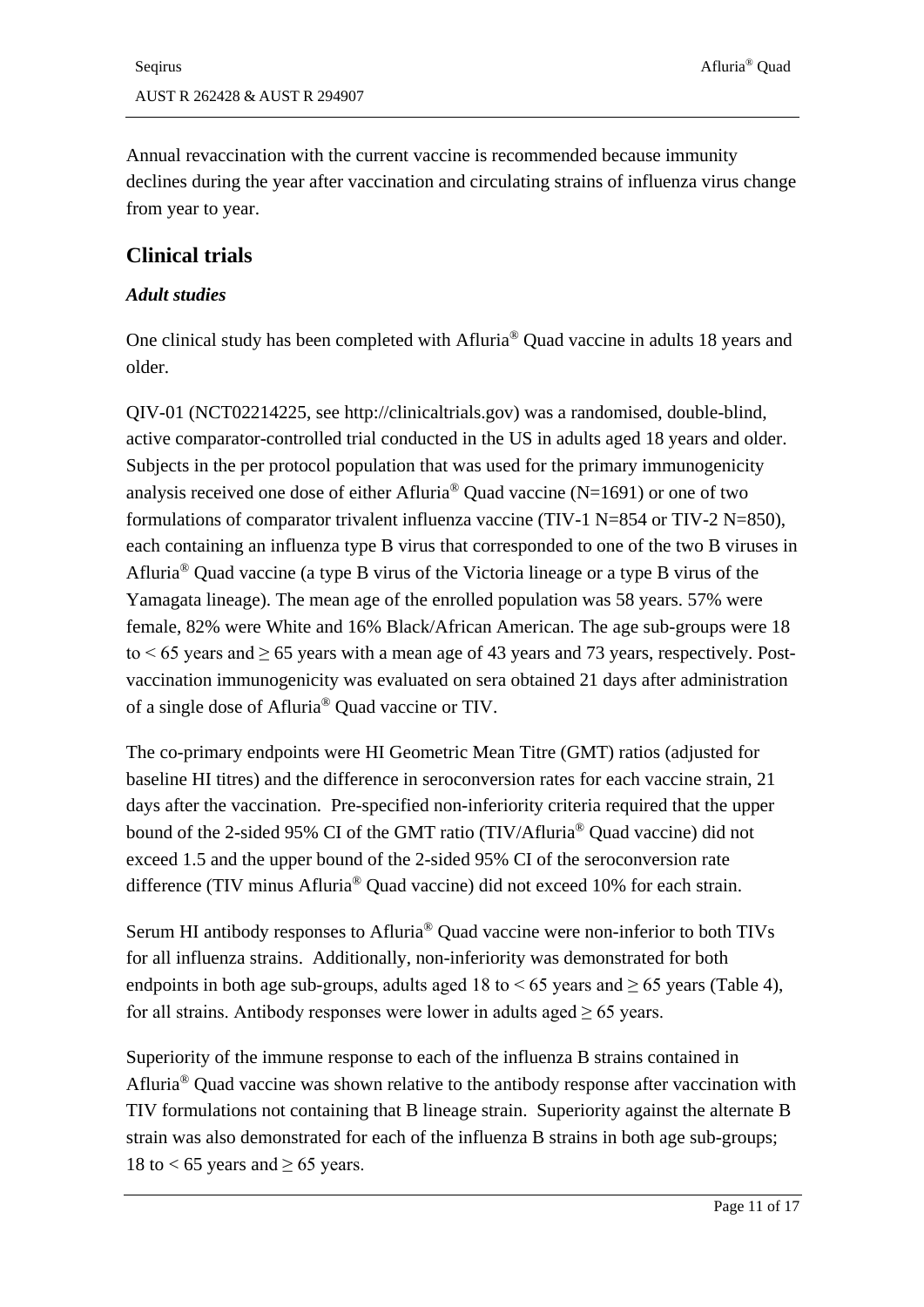Post-hoc analyses of immunogenicity by gender did not demonstrate significant differences between males and females. The study population was not sufficiently diverse to assess differences between races or ethnicities.

#### <span id="page-11-0"></span>**Table 4: QIV-01: Post-Vaccination HI Antibody GMTs, Seroconversion Rates, and Analyses of Non-Inferiority of Afluria® Quad vaccine Relative to Trivalent Influenza Vaccine (TIV) for each Strain, at 21 Days Post-Vaccination by Age Cohort (Per Protocol Population)**

|                            | <b>Post-vaccination</b><br>$\mathbf{GMT}^{\,a}$ |                                                                          | <b>GMT</b><br>Ratio                                                                                                 |                             | Seroconversion % b                                                            | <b>Difference</b>                                                                                                    |                                                                   |
|----------------------------|-------------------------------------------------|--------------------------------------------------------------------------|---------------------------------------------------------------------------------------------------------------------|-----------------------------|-------------------------------------------------------------------------------|----------------------------------------------------------------------------------------------------------------------|-------------------------------------------------------------------|
| <b>Strain</b>              | Afluria <sup>®</sup><br><b>Quad</b><br>vaccine  | <b>Pooled TIV</b><br>or TIV-1<br>$(B \text{Yam})$<br>or TIV-2<br>(B Vic) | <b>Pooled TIV</b><br>or TIV-1<br>or TIV-2<br>over<br>Afluria <sup>®</sup><br>Quad<br>vaccine<br>$(95\% \text{ CI})$ | Afluria®<br>Ouad<br>vaccine | <b>Pooled TIV</b><br>or TIV-1<br>$(B \text{Yam})$<br>or TIV-2<br>$(B$ Vic $)$ | <b>Pooled TIV</b><br>or TIV-1<br>or TIV-2<br>minus<br>Afluria <sup>®</sup><br>Quad<br>vaccine<br>$(95\% \text{ CI})$ | Met both<br>pre-<br>defined<br>non-<br>inferiority<br>criteria? c |
| $18$ to $<$<br>65<br>years |                                                 |                                                                          |                                                                                                                     |                             |                                                                               | Afluria <sup>®</sup> Quad vaccine N=835, Pooled TIV N=845, TIV-1 N=424, TIV-2 N=421                                  |                                                                   |
| A/H1N1                     | 432.7                                           | 402.8                                                                    | 0.93 <sup>d</sup><br>(0.85, 1.02)                                                                                   | 51.3                        | 49.1                                                                          | $-2.1g$<br>$(-6.9, 2.7)$                                                                                             | Yes                                                               |
| A/H3N2                     | 569.1                                           | 515.1                                                                    | 0.91 <sup>d</sup><br>(0.83, 0.99)                                                                                   | 56.3                        | 51.7                                                                          | $-4.6g$<br>$(-9.4, 0.2)$                                                                                             | Yes                                                               |
| B/YAM                      | 92.3                                            | 79.3                                                                     | 0.86 <sup>e</sup><br>(0.76, 0.97)                                                                                   | 45.7                        | 41.3                                                                          | $-4.5h$<br>$(-10.3, 1.4)$                                                                                            | Yes                                                               |
| <b>B/VIC</b>               | 110.7                                           | 95.2                                                                     | $0.86$ <sup>f</sup><br>(0.76, 0.98)                                                                                 | 57.6                        | 53.0                                                                          | $-4.6^{\mathrm{i}}$<br>$(-10.5, 1.2)$                                                                                | Yes                                                               |
| $\geq 65$<br>years         |                                                 |                                                                          |                                                                                                                     |                             |                                                                               | Afluria <sup>®</sup> Quad vaccine N=856, Pooled TIV N=859, TIV-1 N=430, TIV-2 N=429                                  |                                                                   |
| A/H1N1                     | 211.4                                           | 199.8                                                                    | 0.95 <sup>d</sup><br>(0.88, 1.02)                                                                                   | 26.6                        | 26.4                                                                          | $-0.2g$<br>$(-5.0, 4.5)$                                                                                             | Yes                                                               |
| A/H3N2                     | 419.5                                           | 400.0                                                                    | 0.95 <sup>d</sup><br>(0.89, 1.02)                                                                                   | 25.9                        | 27.0                                                                          | 1.1 <sup>g</sup><br>$(-3.7, 5.8)$                                                                                    | Yes                                                               |
| B/YAM                      | 43.3                                            | 39.1                                                                     | 0.90 <sup>e</sup><br>(0.84, 0.97)                                                                                   | 16.6                        | 14.4                                                                          | $-2.2h$<br>$(-8.0, 3.6)$                                                                                             | Yes                                                               |
| B/VIC                      | 66.1                                            | 68.4                                                                     | 1.03 <sup>f</sup><br>(0.94, 1.14)                                                                                   | 23.5                        | 24.7                                                                          | $1.2^{\mathrm{i}}$<br>$(-4.6, 7.0)$                                                                                  | Yes                                                               |

Abbreviations: CI, confidence interval; GMT, geometric mean titre.

<sup>a</sup> GMT results were modelled on a multi-variable adjusted analysis including gender, vaccination history, pre-vaccination HI titres and other factors.

<sup>b</sup> Seroconversion rate is defined as a 4-fold increase in post-vaccination HI antibody titre from prevaccination titre  $\geq 1:10$  or an increase in titre from < 1:10 to  $\geq 1:40$ .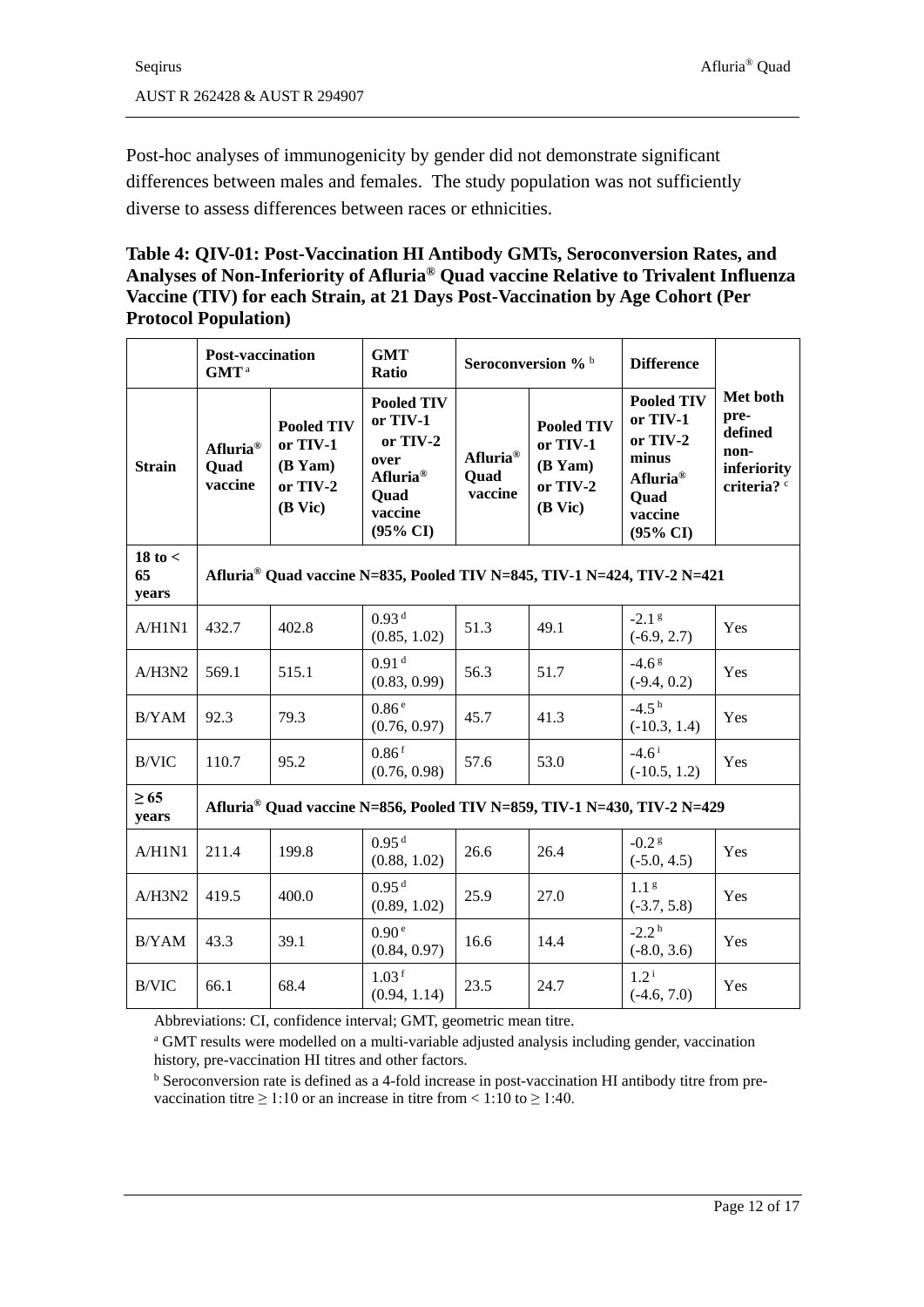$c$  Non-inferiority (NI) criteria for the GMT ratio: upper bound of 2-sided 95% CI on the ratio of Pooled TIV or TIV-1 (B Yamagata) or TIV-2 (B Victoria)/ Afluria® Quad vaccine. GMT should not exceed 1.5. NI criteria for the seroconversion rate (SCR) difference: upper bound of 2-sided 95% CI on the difference between SCR Pooled TIV or TIV-1 (B Yamagata) or TIV-2 (B Victoria) minus Afluria® Quad vaccine should not exceed 10%.<br><sup>d</sup> Pooled TIV/Afluria® Quad vaccine

- 
- <sup>e</sup> TIV-1 (B Yamagata)/ Afluria® Quad vaccine
- <sup>f</sup> TIV-2 (B Victoria)/Afluria® Quad vaccine
- <sup>g</sup> Pooled TIV Afluria® Quad vaccine
- <sup>h</sup> TIV-1 (B Yamagata) Afluria® Quad vaccine
- <sup>i</sup> TIV-2 (B Victoria) Afluria® Quad vaccine

#### *Paediatric studies*

One clinical study has been completed with Afluria<sup>®</sup> Quad vaccine in children aged 5 to  $\lt$ 18 years of age.

QIV-02 (NCT02545543, see http://clinicaltrials.gov) was a randomised, observer-blinded, comparator-controlled trial conducted in the US in children  $5$  to  $< 18$  years of age. Subjects received either one or two doses of either Afluria<sup>®</sup> Ouad vaccine (N=1605) or a comparator quadrivalent influenza vaccine  $(N=528)$  in a 3:1 randomisation treatment schedule. Subjects 5 to  $\lt 9$  years of age were eligible to receive a second dose at least 28 days after the first dose depending on their influenza vaccination history. Approximately 25% of subjects in each treatment group in the 5 to  $\lt$  9 years of age sub-group received two vaccine doses. Baseline serology prior to vaccination and sera obtained 28 days after the last vaccination dose was collected and immunogenicity was evaluated by HI assay.

The co-primary endpoints were HI Geometric Mean Titres (GMT) (adjusted for baseline HI titres and other covariates) and seroconversion rates for each vaccine strain, 28 days after the last vaccination. Pre-specified non-inferiority criteria required that the upper bound of the 2-sided 95% CI of the GMT ratio (Comparator QIV/Afluria® Quad vaccine) did not exceed 1.5 and the upper bound of the 2-sided 95% CI of the seroconversion rate difference (Comparator QIV minus Afluria® Quad vaccine) did not exceed 10% for each strain.

Serum HI antibody responses to Afluria® Quad vaccine were non-inferior for both GMT and seroconversion rates relative to the Comparator QIV for all influenza strains [\(Table](#page-13-0)  [5\)](#page-13-0). Analyses of immunogenicity endpoints by gender did not demonstrate meaningful differences between males and females. The study population was not sufficiently diverse to assess differences between races or ethnicities.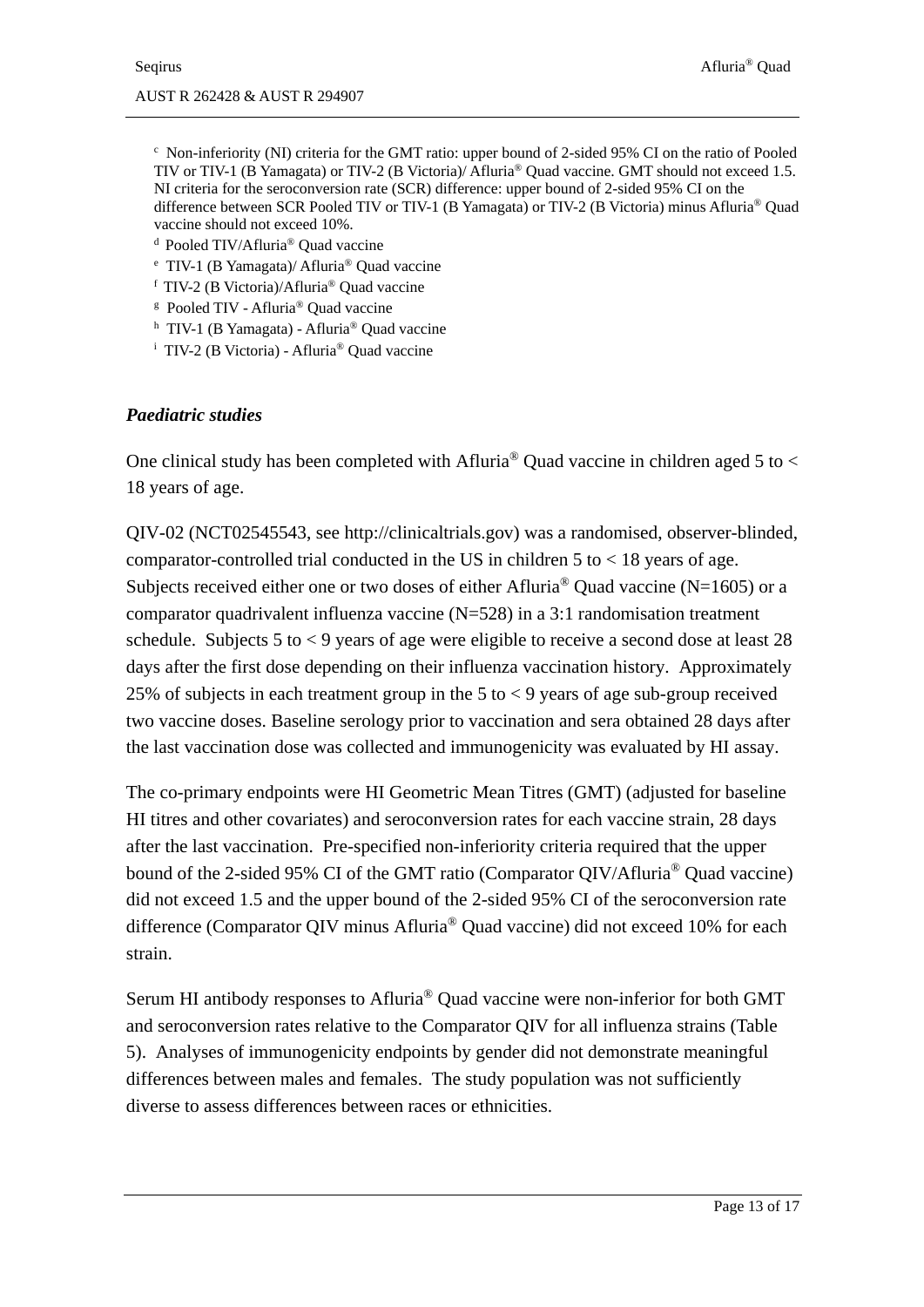#### <span id="page-13-0"></span>**Table 5: QIV-02: Post-Vaccination HI Antibody GMTs, Seroconversion Rates, and Analyses of Non-Inferiority of Afluria® Quad Vaccine Relative to Comparator QIV for each Strain 28 Days after Last Vaccination Among a Paediatric Population 5 to < 18 Years of Age (Per Protocol Population)f**

|               | <b>GMT</b><br><b>Post-vaccination GMT</b><br>Ratio <sup>a</sup> |                                 | Seroconversion % b                                                                                         |                                                                                     | <b>Difference</b><br>$\mathbf{c}$                      | Met both<br>pre-                                                                         |                                                      |
|---------------|-----------------------------------------------------------------|---------------------------------|------------------------------------------------------------------------------------------------------------|-------------------------------------------------------------------------------------|--------------------------------------------------------|------------------------------------------------------------------------------------------|------------------------------------------------------|
| <b>Strain</b> | <b>Afluria</b> <sup>®</sup><br>Quad<br>vaccine<br>$N = 1605$    | Comparat<br>or QIV<br>$N = 528$ | Comparat<br>or QIV<br>over<br><b>Afluria</b> <sup>®</sup><br>Ouad<br><b>Vaccine</b><br>$(95\% \text{ CI})$ | <b>Afluria</b> <sup>®</sup><br>Quad<br>vaccine<br>$N = 1605$<br>$(95\% \text{ CI})$ | Comparat<br>or QIV<br>$N = 528$<br>$(95\% \text{ CI})$ | Comparat<br>or QIV<br>minus<br><b>Afluria®</b><br>Ouad<br>vaccine<br>$(95\% \text{ CI})$ | defined<br>non-<br>inferiorit<br>y<br>criteria?<br>d |
| A/H1N<br>1    | 952.6<br>$(n=1604)$<br>$^{\circ}$ )                             | 958.8                           | 1.01<br>(0.93,<br>1.09)                                                                                    | 66.4<br>(64.0,<br>68.7)                                                             | 63.3<br>(59.0, 67.4)                                   | $-3.1$<br>$(-8.0, 1.8)$                                                                  | Yes                                                  |
| A/H3N<br>2    | 886.4<br>$(n=1604)$<br>e)                                       | 930.6                           | 1.05<br>(0.96,<br>1.15)                                                                                    | 82.9<br>(81.0,<br>84.7)                                                             | 83.3<br>(79.9, 86.4)                                   | 0.4<br>$(-4.5, 5.3)$                                                                     | Yes                                                  |
| B/YA<br>M     | 60.9<br>$(n=1604)$<br>e)                                        | 54.3                            | 0.89<br>(0.81,<br>(0.98)                                                                                   | 58.5<br>(56.0,<br>60.9                                                              | 55.1<br>(50.8, 59.4)                                   | $-3.4$<br>$(-8.3, 1.5)$                                                                  | Yes                                                  |
| B/VIC         | 145.0<br>$(n=1604)$<br>$^e)$                                    | 133.4                           | 0.92<br>(0.83,<br>1.02)                                                                                    | 72.1<br>(69.8,<br>74.3)                                                             | 70.1<br>(66.0, 74.0)                                   | $-2.0$<br>$(-6.9, 2.9)$                                                                  | Yes                                                  |

Abbreviations: B/VIC, B Victoria lineage; B/YAM, B Yamagata lineage; CI, confidence interval; Comparator QIV, Fluarix® Quadrivalent [GlaxoSmithKline Biologicals]; GMT (adjusted), geometric mean titre.

<sup>a</sup> GMT Ratio = Comparator QIV / Afluria® Quad vaccine. Adjusted analysis model: Log-transformed Post-Vaccination HI Titre = Vaccine + Age Strata [5-8, 9-17] + Gender + Vaccination History  $[y/n]$  + Log-transformed Pre-Vaccination HI Titre + Site + Number of Doses  $(1 \text{ vs } 2)$  + Age Strata\*Vaccine. The Age Strata\*Vaccine interaction term was excluded from the model fit for the strains B/Yamagata and B/Victoria as the interaction result was non-significant  $(p>0.05)$ . Least square means were back transformed.

<sup>b</sup> Seroconversion rate (SCR) was defined as the percentage of subjects with either a pre-vaccination HI titre < 1:10 and a post-vaccination HI titre  $\geq$  1:40 or a pre-vaccination HI titre  $\geq$  1:10 and a 4-fold increase in post-vaccination HI titre.

<sup>c</sup> Seroconversion rate difference = Comparator QIV SCR percentage minus Afluria® Quad vaccine SCR percentage.

<sup>d</sup> Non-inferiority (NI) criterion for the GMT ratio: upper bound of two-sided 95% CI on the GMT ratio of Comparator QIV/ Afluria® Quad should not exceed 1.5. NI criterion for the SCR difference: upper bound of two-sided 95% CI on the difference between SCR Comparator QIV – Afluria® Quad vaccine should not exceed 10%.

<sup>e</sup> Subject 8400394-0046 was excluded from the Per-Protocol Population for the adjusted GMT analysis for the GMT ratio since the subject did not have information on all covariates (unknown prevaccination history).

<sup>f</sup> The Per-Protocol Population comprised all subjects in the Evaluable Population who did not have any protocol deviations that were medically assessed as potentially impacting on immunogenicity results.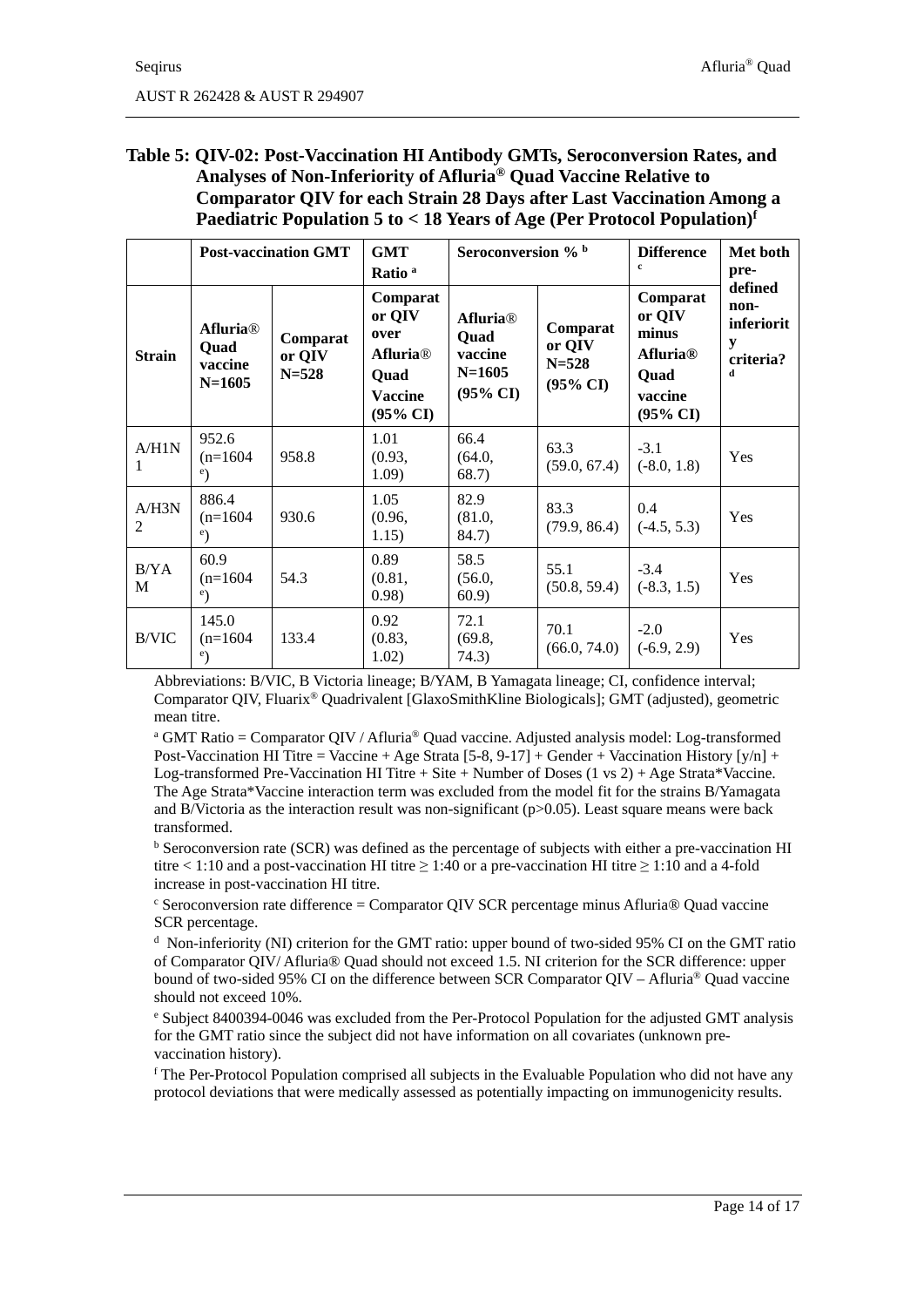# **5.2 PHARMACOKINETIC PROPERTIES**

Not applicable.

# **5.3 PRECLINICAL SAFETY DATA**

No nonclinical studies have been conducted with Afluria® Quad vaccine. A rat reproductive and developmental toxicity study has been conducted with Seqirus' trivalent influenza vaccine, Fluvax®. This study did not demonstrate any maternal or developmental toxicity.

### **Genotoxicity**

Afluria® Quad vaccine has not been evaluated for genotoxic potential.

### **Carcinogenicity**

Afluria® Quad vaccine has not been evaluated for carcinogenic potential.

# **6 PHARMACEUTICAL PARTICULARS**

### <span id="page-14-0"></span>**6.1 LIST OF EXCIPIENTS**

Each 0.5 mL dose contains the following excipients

| <b>Excipient</b>              | Quantity         |
|-------------------------------|------------------|
| sodium chloride               | $4.1 \text{ mg}$ |
| dibasic sodium phosphate      | $0.3$ mg         |
| monobasic sodium phosphate    | $0.08$ mg        |
| potassium chloride            | $0.02$ mg        |
| monobasic potassium phosphate | $0.02$ mg        |
| calcium chloride dihydrate    | 0.5 microgram    |
| water for injections          | to $0.5$ mL      |

Afluria® Quad does not contain any preservative.

#### See also **Section 2 – [QUALITATIVE AND QUANTITATIVE COMPOSITION](#page-0-0)**.

# **6.2 INCOMPATIBILITIES**

Incompatibilities were either not assessed or not identified as part of the registration of this medicine.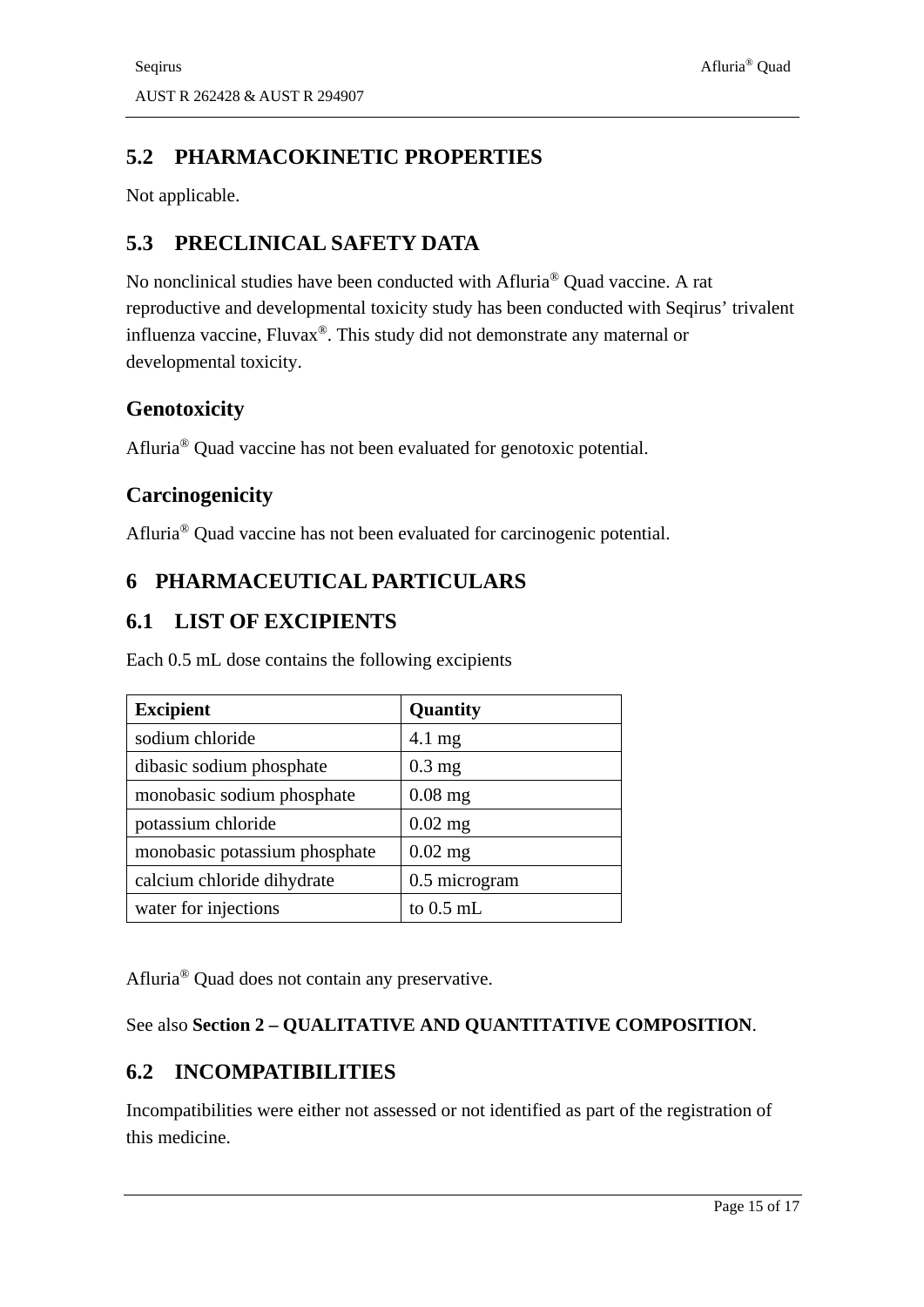# **6.3 SHELF LIFE**

In Australia, information on the shelf life can be found on the public summary of the Australian Register of Therapeutic goods (ARTG). The expiry date can be found on the packaging.

# **6.4 SPECIAL PRECAUTIONS FOR STORAGE**

Store at 2 °C to 8 °C (Refrigerate. Do not freeze). Protect from light. Discard if the vaccine has been frozen.

# **6.5 NATURE AND CONTENTS OF CONTAINER**

Afluria® Quad vaccine is supplied in a single-dose 0.5 mL pre-filled type 1 glass syringe.

### **AUST R 262428**

Afluria® Quad inactivated quadrivalent influenza vaccine (split virion), 60 mcg HA, suspension for injection, pre-filled syringe (AUST R 262428) is a 0.5 mL suspension for injection in a pre-filled syringe (type I glass) with attached needle.

Pack sizes: 1's: 10's.

#### **AUST R 294907**

Afluria® Quad inactivated quadrivalent influenza vaccine (split virion), 60 mcg HA, suspension for injection, pre-filled syringe needle free (AUST R 294907) is a 0.5 mL suspension for injection in a needle-free pre-filled syringe (type I glass).

Pack sizes: 1's, 10's.

The syringe and all associated syringe components for Afluria® Quad (AUST R 262428 and AUST R 294907) do not contain natural rubber latex.

Not all presentations or pack sizes may be marketed.

# **6.6 SPECIAL PRECAUTIONS FOR DISPOSAL**

Afluria® Quad vaccine is presented as a single-use syringe and any remaining contents should be discarded in accordance with local requirements.

# **6.7 PHYSICOCHEMICAL PROPERTIES**

Not applicable